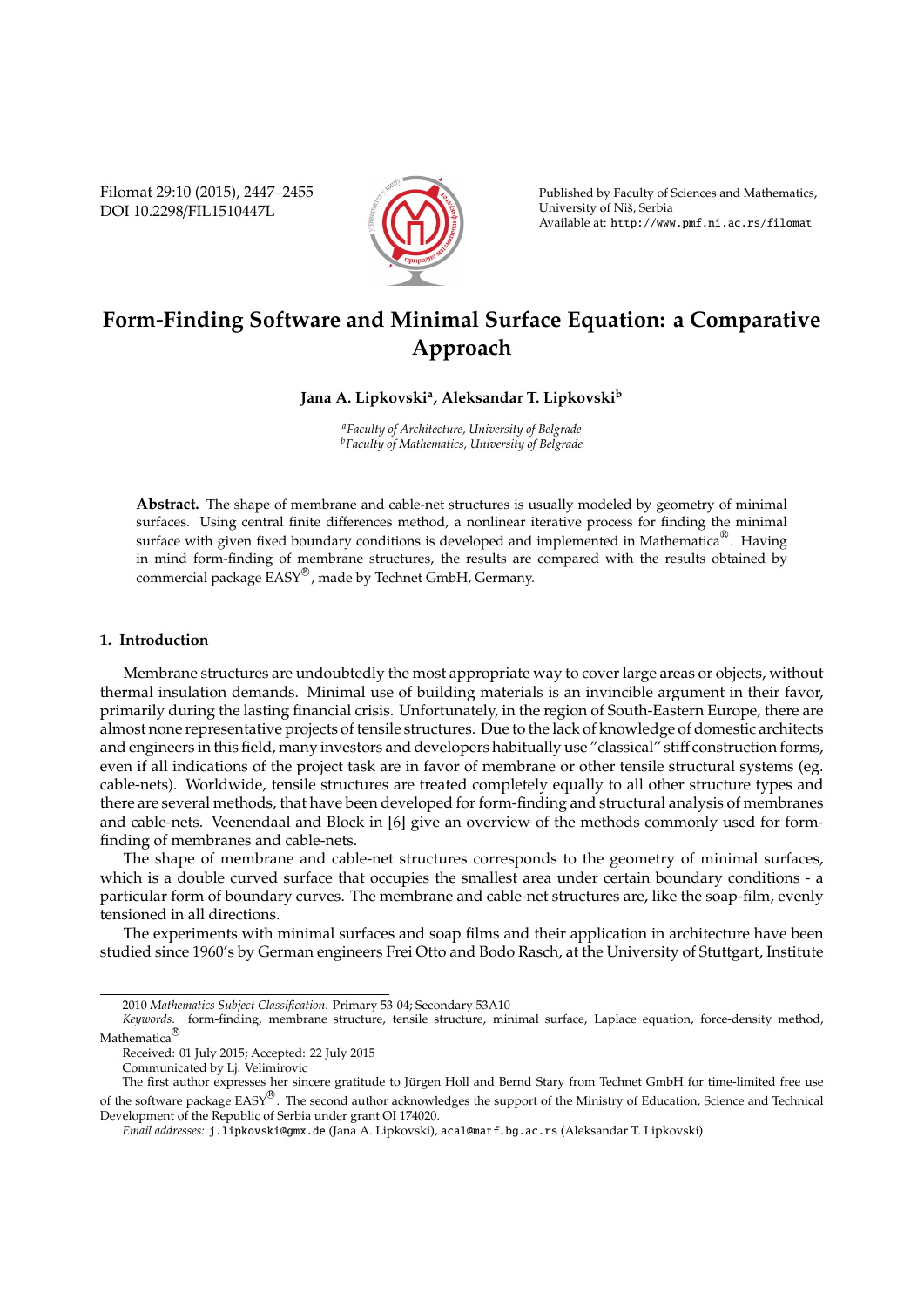

Figure 1: Soap film experiments (Otto,Rasch [3])

for Lightweight Structures (former IL, today ILEK). The experiments were documented very detailed in [5] (*Fig. 1*).

As a result of these experimental research a few experimental buildings were built, like the building of the Institute in Vaihingen – Stuttgart, Germany – a cable-net tent-like structure.

The experimental form finding methods reached their limits very fast – though they were crucial for the understanding of a complete new approach in architecture: "Form follows force". Without the experimental form finding, it would be almost impossible to define the form, which would meet the structural ideal – the minimal surface.

The apparatus for experimenting with physical models was rather complicated, and the preservation was an issue. Also, further calculation on the "found" initial form was almost impossible. It was necessary to make very expensive and complicated measuring models to make a prediction of the structural behavior of the construction. For these reasons, a few multidisciplinary groups of engineers in Germany, Great Britain and USA made the effort on formulating mathematical methods that would offer a faster and easier way to generate initial structural forms that could be used for further structural analysis and could be implemented in commercial software and would simulate the soap-film form generation.

There are several research and commercial program packages for form-finding purposes. However, due to differences in their mathematical background and solution methods, the results may vary. For a comprehensive review of various methods, see [6]. In [7], a visual comparison of the results of different form finding methods for the IL building in Stuttgart has been given.

A soap film over a closed boundary curve is from the mathematical point of view a minimal surface that can be described in various theoretical mathematical settings: variational, differential-geometric, complex analytic etc. The classical textbook on this matter is [1].

### **2. Solution by Force-density Method**

Software which has been used for form-finding in the present work is based on the Force Density Method. The method has been developed by Linkwitz and Schek in 1971 in the University of Stuttgart. A detailed description of the software package can be found in [9]. Here we give a brief explanation of the method.

The initial point for all form finding methods is the net structure of nodes and branches whose topology is described by matrix **C***, branch-node matrix* or *Kanten-Knoten-Matrix*. It is analogous to the incidence matrix in graph theory. Nodes can be of two types: fixed (boundary) and free (interior).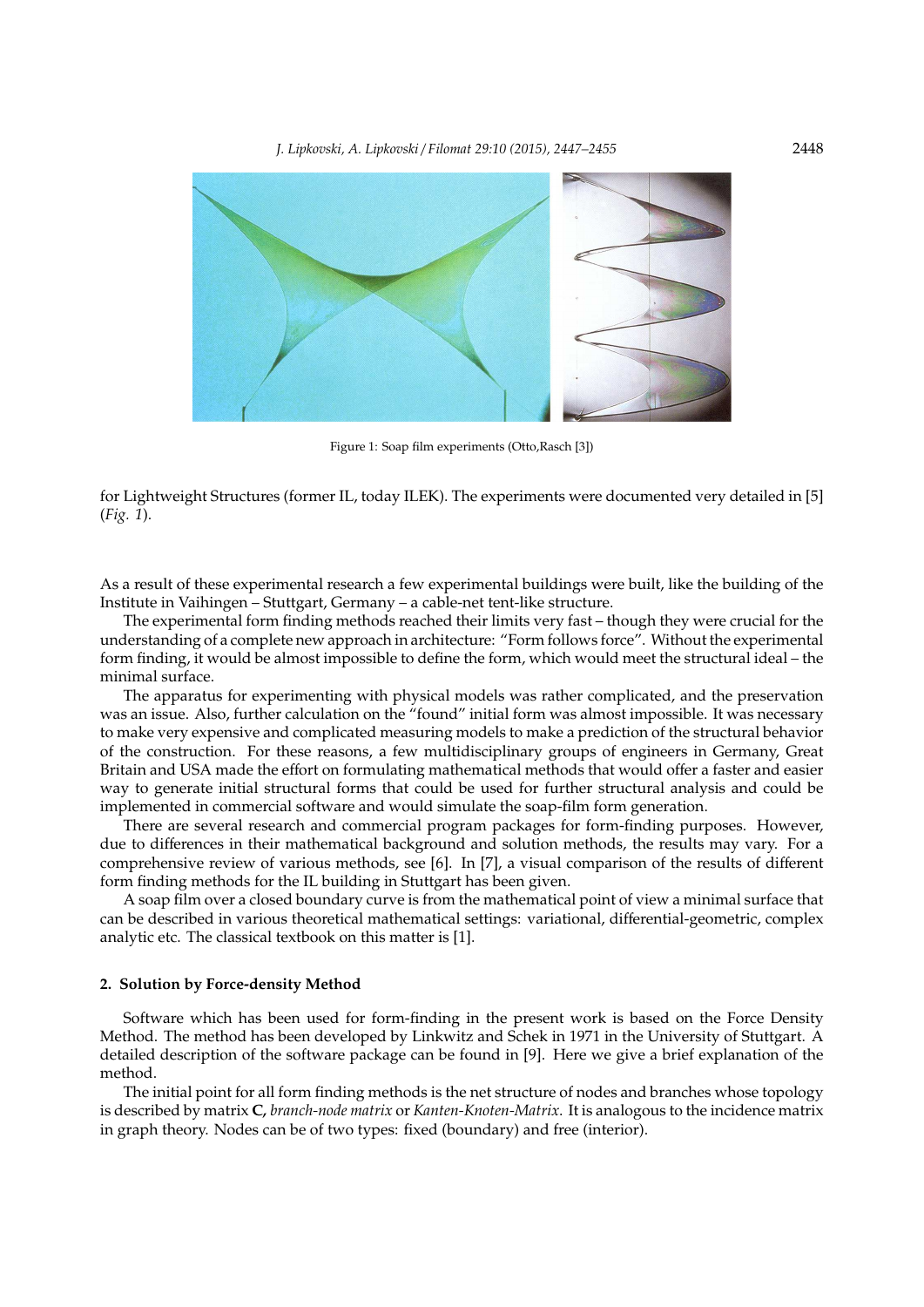

Figure 2: A single node *i* of the network in the state of equilibrium

Nodes' coordinates form a coordinate vector **x**, and the product  $\mathbf{u} = \mathbf{C}\mathbf{x}$  represents the branches' coordinate vector, obtained as differences of coordinates of the branch ends for every rod. Branch lengths are obtained as  $l = (\mathbf{u}^T \mathbf{u})^{1/2}$ . We use the standard notational convention: small bold letters denote vectors, and capital bold letters denote corresponding diagonal matrices. Total matrices of the cable network which contain coordinates of nodes, branches and their lengths will be denoted by **X***,* **U** and **L***,* respectively. For more details, see [11].

The network is in the state of equilibrium, if in each node inner forces are balanced with external loads **p**. For a single node, it is represented on the following figure:

For a chosen node *i* in the network, let *j*, *k*, *l*, *m* be its neighbouring nodes, *a*, *b*, *c*, *d* branches determined by pairs of nodes  $i - j$ ,  $i - k$ ,  $i - l$ ,  $i - m$  respectively. The force equilibrium is expressed by the equation:

$$
\overrightarrow{f}_a + \overrightarrow{f}_b + \overrightarrow{f}_c + \overrightarrow{f}_d = \overrightarrow{p}
$$
 (1)

If we notice that

$$
\overrightarrow{f_a} = f_a \cdot \overrightarrow{l_a}
$$
 (2)

where

$$
\overrightarrow{u}_a = \frac{\mathbf{u}_a}{l_a} \tag{3}
$$

and

$$
\overrightarrow{u_a} = (x_j - x_i)^{-1} + (y_j - y_i)^{-1} + (z_j - z_i)^{-1} \overrightarrow{k}
$$
\n(4)

and  $\vec{u}_a/l_a$  is the unit vector of the branch *a*, we can write the equation of the equilibrium in the form

$$
q_a \overrightarrow{u_a} + q_b \overrightarrow{u_b} + q_c \overrightarrow{u_c} + q_d \overrightarrow{u_d} = \overrightarrow{p}
$$
\n
$$
(5)
$$

where the new quantities  $q_a = f_a/l_a$ ,  $q_b = f_b/l_b$ ,  $q_c = f_c/l_c$ ,  $q_d = f_d/l_d$  form a vector **q**. This quantity represents the force on the unit length of the branch, known as the force density (Schek [11]), or stress coefficient (Barnes [12]). This equation of the equilibrium has vector character and splits into three scalar equations

$$
q_{a} \frac{x_{j} - x_{i}}{\sqrt{(x_{j} - x_{i})^{2} + (y_{j} - y_{i})^{2} + (z_{j} - z_{i})^{2}}} + q_{b} \frac{x_{k} - x_{i}}{\sqrt{(x_{k} - x_{i})^{2} + (y_{k} - y_{i})^{2} + (z_{k} - z_{i})^{2}}} + q_{c} \frac{x_{l} - x_{i}}{\sqrt{(x_{l} - x_{i})^{2} + (y_{l} - y_{i})^{2} + (z_{l} - z_{i})^{2}}} + q_{d} \frac{x_{m} - x_{i}}{\sqrt{(x_{m} - x_{i})^{2} + (y_{m} - y_{i})^{2} + (z_{m} - z_{i})^{2}}} = p_{x}
$$
\n
$$
q_{a} \frac{y_{j} - y_{i}}{l_{a}} + q_{b} \frac{y_{k} - y_{i}}{l_{b}} + q_{c} \frac{y_{l} - y_{i}}{l_{c}} + q_{d} \frac{y_{m} - y_{i}}{l_{d}} = p_{y}
$$
\n
$$
q_{a} \frac{z_{j} - z_{i}}{l_{a}} + q_{b} \frac{z_{k} - z_{i}}{l_{b}} + q_{c} \frac{z_{l} - z_{i}}{l_{c}} + q_{d} \frac{z_{m} - z_{i}}{l_{d}} = p_{z}
$$
\n(6)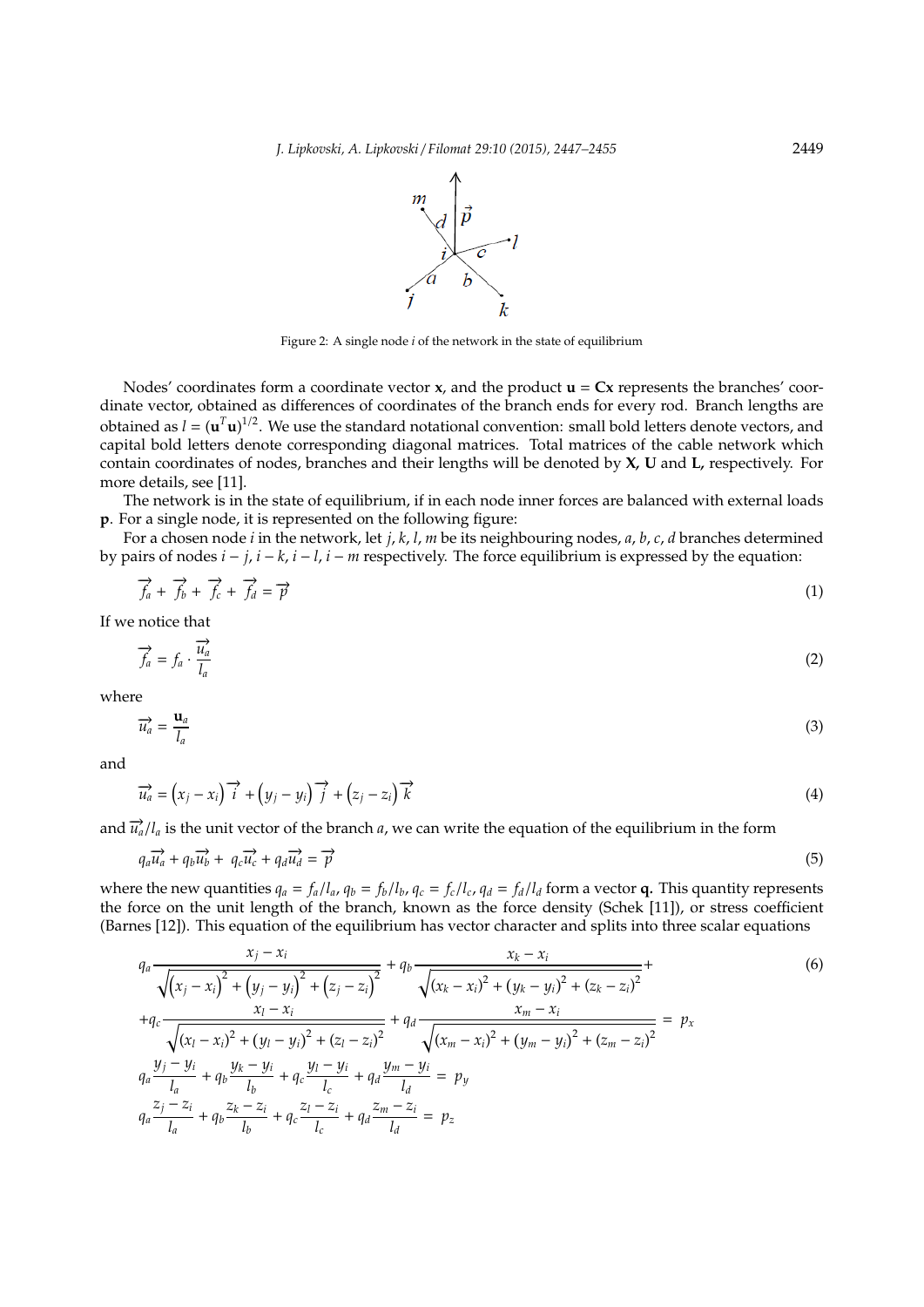These equations are not linear, since there are squares of the coordinates of the nodes *a*, *b*, *c*, *d* in the denominators*.*

The equilibrium equation of the whole cable network can be written in the following form:

$$
\mathbf{P}_i - \mathbf{C}_i^T \mathbf{g}(u) = 0 \tag{7}
$$

Here, $P_i$  contains the vectors of external forces in all interior nodes, and  $\mathbf{C}_i{}^T$  represents the vector of internal equivalent nodal forces for the whole network. Applying Taylor expansion to the second term, the system is linearized. One arrives at linear system with indeterminate coordinates of the interior nodes

$$
\mathbf{K}_T \Delta x = \mathbf{r} \tag{8}
$$

where

$$
\mathbf{K}_{T} = \mathbf{C}_{i}^{T} \left( \frac{\partial \mathbf{g}(\mathbf{u})}{\partial \mathbf{u}} \right)_{\mathbf{u}^{i} = \mathbf{u}_{0}}
$$
(9)

is the tangential stiffness matrix of the cable network, and  $\mathbf{r}(\mathbf{u}) = \mathbf{r}(\mathbf{x})$  is non-balanced load in the network nodes in arbitrary iteration step. Vector  $\mathbf{u} = \mathbf{u}_0$  contains branch coordinates of the preceding equilibrium state of the network.

System in *Eq. 8* leads to an iterative process

$$
\mathbf{K}_T^{(i)} \Delta \mathbf{x}^{(i+1)} = \mathbf{r}^{(i)} \tag{10}
$$

and the iteration is continued until the residual load is zero  $r^{(i)} = 0$  up to a certain given precision, which leads to equilibrium state in all nodes of the cable network.

The system is usually solved by standard or modified Newton-Raphson iterative method.

### **3. Direct Non-linear Iterative Solution for Minimal Surface Problem**

For the purposes of this work, we use the explicit 2-variable formulation of the problem as second order quasi-linear partial differential equation with boundary condition, arising from the Euler-Lagrange area-minimizing condition. For a given open domain  $U \subset \mathbb{R}^2$  with compact boundary  $B = \partial U$  we are looking for a function  $z = f(x, y) : U \to \mathbb{R}$  which satisfies the equation

$$
(1 + f_x^2) f_{yy} + (1 + f_y^2) f_{xx} - 2f_x f_y f_{xy} = 0.
$$
 (11)

Here, standard notation for partial derivatives ( $f_x = \frac{\partial f}{\partial x}$  $\frac{\partial f}{\partial x}$  etc.) is used.

As a model example, we take a rectangular domain  $U = (a, b) \times (c, d)$  bounded by a rectangle  $B =$ {*a*} × (*c*, *d*) ∪ {*b*} × (*c*, *d*) ∪ (*a*, *b*) × {*c*} ∪ (*a*, *b*) × {*d*}. We use equidistant rectangular mesh with *n* + 1 points along *x*-axis and  $m + 1$  points along *y*-axis, with steps *h* and *k* respectively, division points  $x_i = a + ih$ ,  $y_j = c + jk$ and mesh knots  $P_{ij} = P_{ij} (x_i, y_j)$  ( $i = 0, ..., n, j = 0, ..., m$ ).

For discretization purposes we use central finite differences – a common approximation method. Approximations of partial derivatives in the inner points of the mesh are:

$$
f_x(P_{ij}) \approx \frac{1}{2h} (f_{i+1,j} - f_{i-1,j})
$$
  
\n
$$
f_y(P_{ij}) \approx \frac{1}{2k} (f_{i,j+1} - f_{i,j-1})
$$
  
\n
$$
f_{xx}(P_{ij}) \approx \frac{1}{h^2} (f_{i+1,j} - 2f_{i,j} + f_{i-1,j})
$$
  
\n
$$
f_{yy}(P_{ij}) \approx \frac{1}{k^2} (f_{i,j+1} - 2f_{i,j} + f_{i,j-1})
$$
  
\n
$$
f_{xy}(P_{ij}) \approx \frac{1}{4hk} (f_{i+1,j+1} - f_{i-1,j+1} - f_{i+1,j-1} + f_{i-1,2} - 1)
$$
\n(12)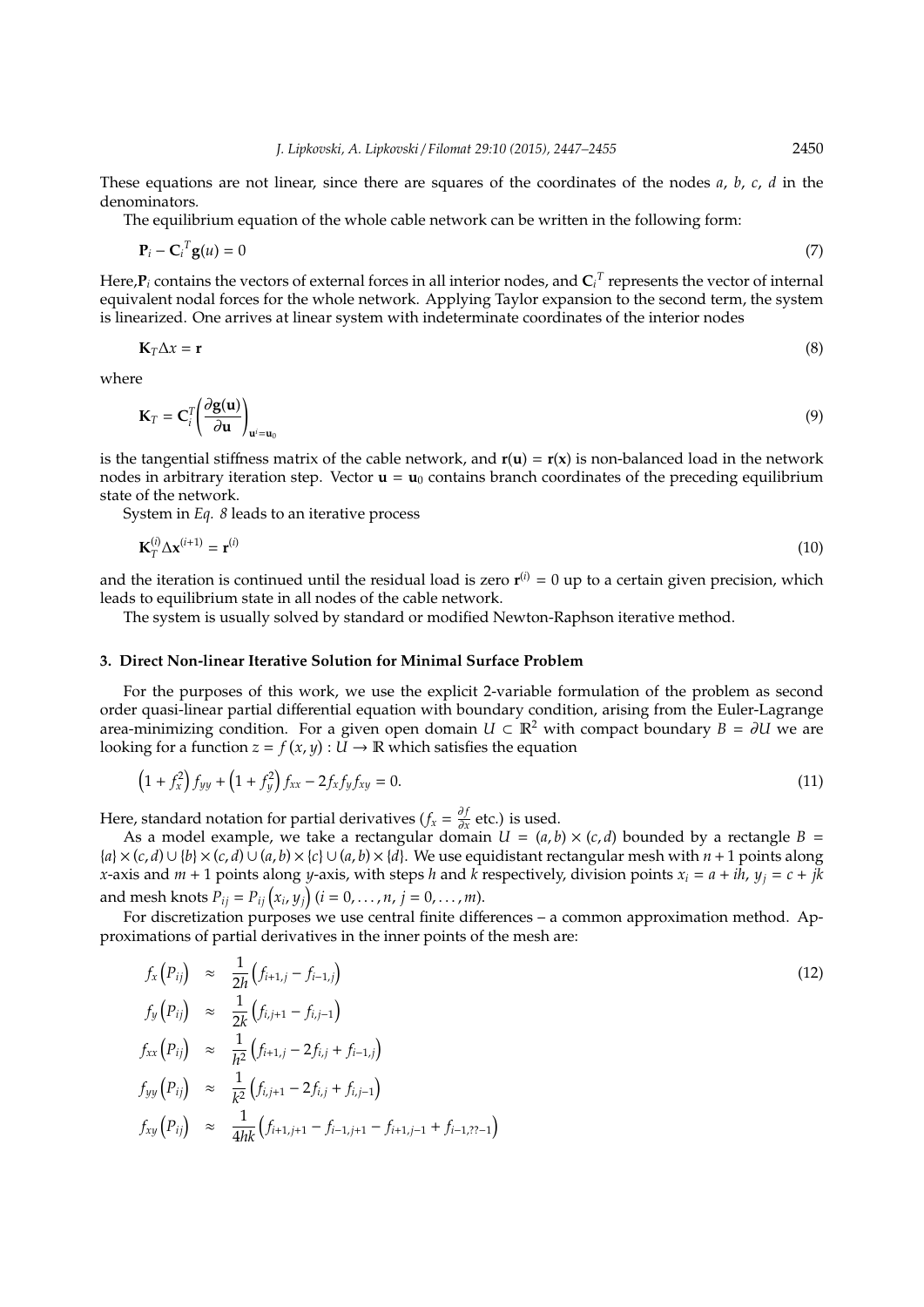where the subscripts represent the values of the function *f* in mesh points  $f_{i,j} = f(P_{ij}) = f(x_i, y_j)$ . The approximation error has second order with respect to *h*, *k*. This gives rise to a system of (not linear, but cubic) equations with  $(n - 1) \times (m - 1)$  indeterminate values of *f* in the interior mesh points:

$$
\left(4h^{2} + \left(f_{i+1,j} - f_{i-1,j}\right)^{2}\right)\left(f_{i,j+1} - 2f_{i,j} + f_{i,j-1}\right) +
$$
\n
$$
+\left(4k^{2} + \left(f_{i,j+1} - f_{i,j-1}\right)^{2}\right)\left(f_{i+1,j} - 2f_{i,j} + f_{i-1,j}\right) -
$$
\n
$$
-\frac{1}{2}\left(f_{i+1,j} - f_{i-1,j}\right)\left(f_{i,j+1} - f_{i,j-1}\right)\left(f_{i+1,j+1} - f_{i-1,j+1} - f_{i+1,j-1} + f_{i-1,j-1}\right) = 0
$$
\n(13)

However, due to original discretization, this nonlinear system transforms easily into iterative process

$$
f_{i,j} = \frac{1}{2\left(4h^2 + (f_{i+1,j} - f_{i-1,j})^2\right) + 2\left(4k^2 + (f_{i,j+1} - f_{i,j-1})^2\right)} \times \left[ \left(4h^2 + (f_{i+1,j} - f_{i-1,j})^2\right) \left(f_{i,j+1} + f_{i,j-1}\right) + \left(4k^2 + (f_{i,j+1} - f_{i,j-1})^2\right) \left(f_{i+1,j} + f_{i-1,j}\right) - \frac{1}{2}\left(f_{i+1,j} - f_{i-1,j}\right)\left(f_{i,j+1} - f_{i,j-1}\right)\left(f_{i+1,j+1} - f_{i-1,j+1} - f_{i+1,j-1} + f_{i-1,j-1}\right)\right]
$$
\n(14)

where, in order to find the value in one mesh point, the eight neighbouring mesh points are being used (four horizontal and vertical, but also four diagonal points). Although this is in the spirit of the method used in [2] and elsewhere (the Newton iteration with relaxation parameter), this one is different: it is a non-linear, non-Newton iteration method.

As the initial value  $f^{(0)}$  for  $f$  in the iterative process we take the solution of the Laplace's equation

$$
f_{xx} + f_{yy} = 0 \tag{15}
$$

with the same boundary condition. Using the same central difference formulas, this equation linearizes to a simple linear system in the standard iterative form

$$
f_{ij} = \frac{1}{4} \left( f_{i+1,j} + f_{i-1,j} + f_{i,j+1} + f_{i,j-1} \right). \tag{16}
$$

In calculated examples we use linear boundary conditions (BC). If the value  $f(x, y)$  is interpreted as the height of the spatial point over  $(x, y) \in B$ , the BC are visualized as space quadrilateral  $Q = \{(x, y, f(x, y)) : (x, y) \in B\}$ .

## **4. Results**

The first model example is an asymmetric patch over the domain  $U = (-1,1) \times (-1,1)$  with different heights of *z* = 8 and *z* = 16 over the opposite corners (and height *z* = 0 in the two other corners), divided into rectangular mesh with  $n = m = 21$ . Programming the process described in Section 3 in the package Mathematica<sup>®</sup>, we establish that it converges to a solution of the original minimal surface equation. The initial approximation  $f^{(0)}$  (the solution of the Laplace's equation) is obtained in 761 iterations with iteration precision of  $\varepsilon = 10^{-5}$ . As expected, it is a hyperbolic-paraboloidal patch.

On *Fig.* 3 the minimal surface  $f$  obtained by the iterative process starting with  $f^{(0)}$  is shown, obtained in 427 iterations with iteration precision of  $\varepsilon = 10^{-5}$ . The maximum of the difference between  $f^{(0)}$  and f over the given domain is  $\max_U |\hat{f} - f^{(0)}| = 0.2390$ . The graphical representation of this difference is practically the general representation of the graphical representation to the graphical representation to the graphical rep the same as in *Fig. 5* below. The solution *f* should be regarded as the exact minimal surface according to given boundary conditions.

Using the commercial software EASY®, produced by Technet GmbH for form-finding in the same example setting with the same boundary conditions without external loads, the surface  $q$  is obtained. This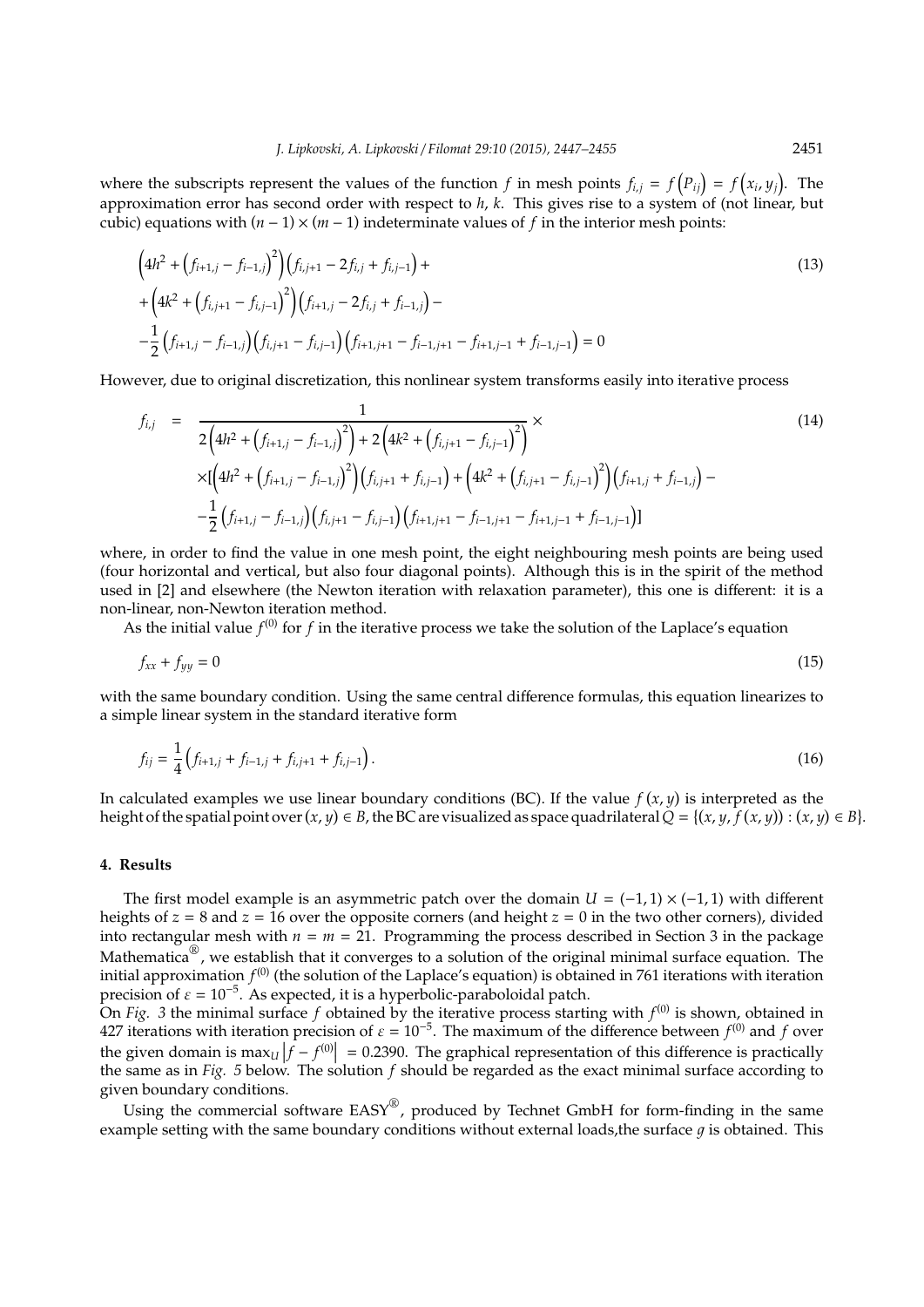

Figure 3: The initial approximation  $f^{(0)}$  (left) and the minimal surface  $f$  (right)



Figure 4: The minimal surface  $f$  and the surface  $g$  obtained by  $\mathrm{EASY}^{\circledR}$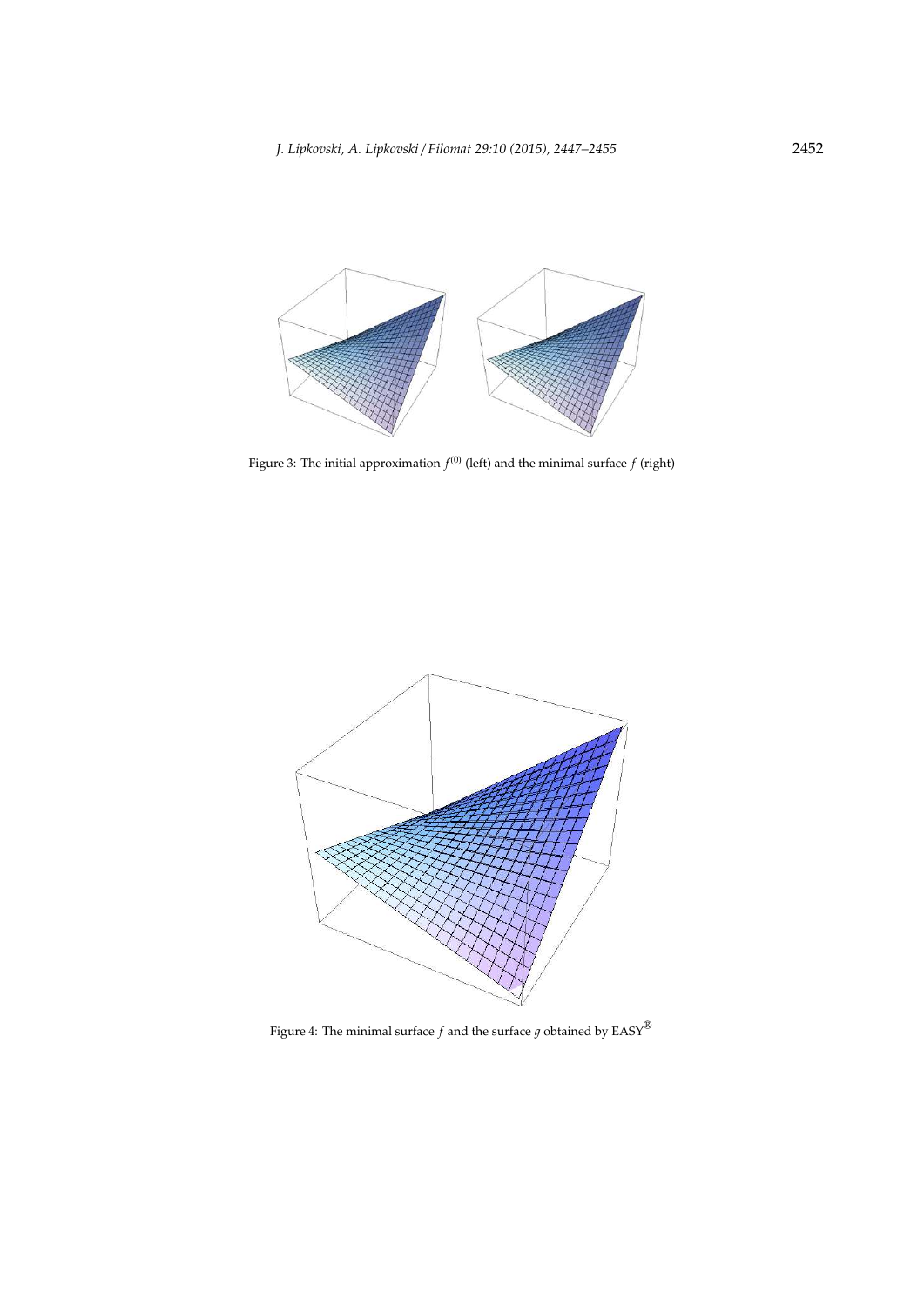

Figure 5: The difference  $f - g$ .



Figure 6: Example from [2] (left to right):  $f^{(0)}$ ,  $f$ , mean curvature of  $f^{(0)}$  and  $f - f^{(0)}$ .

surface is practically the same as our initial surface  $f^{(0)}$  (see Fig. 3 left) obtained by solution of the Laplace's equation, the maximum difference of the two over the given domain being  $\max_{U} |g - f^{(0)}| = 0.00789$ .

*Fig. 4* shows both the minimal surface  $f$  and the surface  $g$  found by EASY $^\circledR$  on the same graph. As it is seen, there are differences between this solution and the minimal surface solution, which can be noted especially in the region close to the higher corner.

The next *Fig.* 5 shows the difference between the minimal surface f found by our method and the surface q, multiplied by factor 10.0 for visibility. The maximum difference of the two solutions over the given domain is max<sub>*U*</sub>  $|f - g| = 0.23942$ . This amounts approximately to 1.50% of the height.

The second example is the model example from [2]. The only non-zero boundary line is the sinusoidal arc. The initial approximation  $f^{(0)}$  (the solution of the Laplace's equation) is obtained in 670 iterations with iteration precision of  $\varepsilon = 10^{-5}$ , and the minimal surface f in 620 iterations with the same precision. The maximum of the difference between  $f^{(0)}$  and *f* over the given domain is  $\max_U |f - f^{(0)}| = 0.1990$ . The graphical representation of  $f^{(0)}$ ,  $f$ , the mean curvature of  $f^{(0)}$  (which is not zero since this is not a minimal surface) and the difference between  $f^{(0)}$  and  $f$  multiplied by factor 10.0 are shown in *Fig. 6*.

In the third example we changed the boundary condition in order to have two sinusoidal arcs on two opposite sides - a saddle-like structure. The initial approximation  $f^{(0)}$  (the solution of the Laplace's equation) is obtained in 726 iterations with iteration precision of  $\varepsilon = 10^{-5}$ , and the minimal surface *f* in 761 iterations with the same precision. The maximum of the difference between  $f^{(0)}$  and  $f$  over the given domain is  $\max_{U} |f - f^{(0)}| = 0.2011$ . The corresponding graphical representations are shown in *Fig. 7*.

As the last example we used one-point fixed support in the centre of the patch (tent-like structure). In this singular case (the boundary consists of a closed line and an interior fixed point at the centre), our approach is not applicable, and the Laplace's equation solution gives a more plausible result (570 iterations,  $\varepsilon = 10^{-5}$ , *Fig. 8* left), while the minimal surface solution (719 iterations,  $\varepsilon = 10^{-5}$ , *Fig. 8* right) tends to become flat and singular with one-point discontinuity.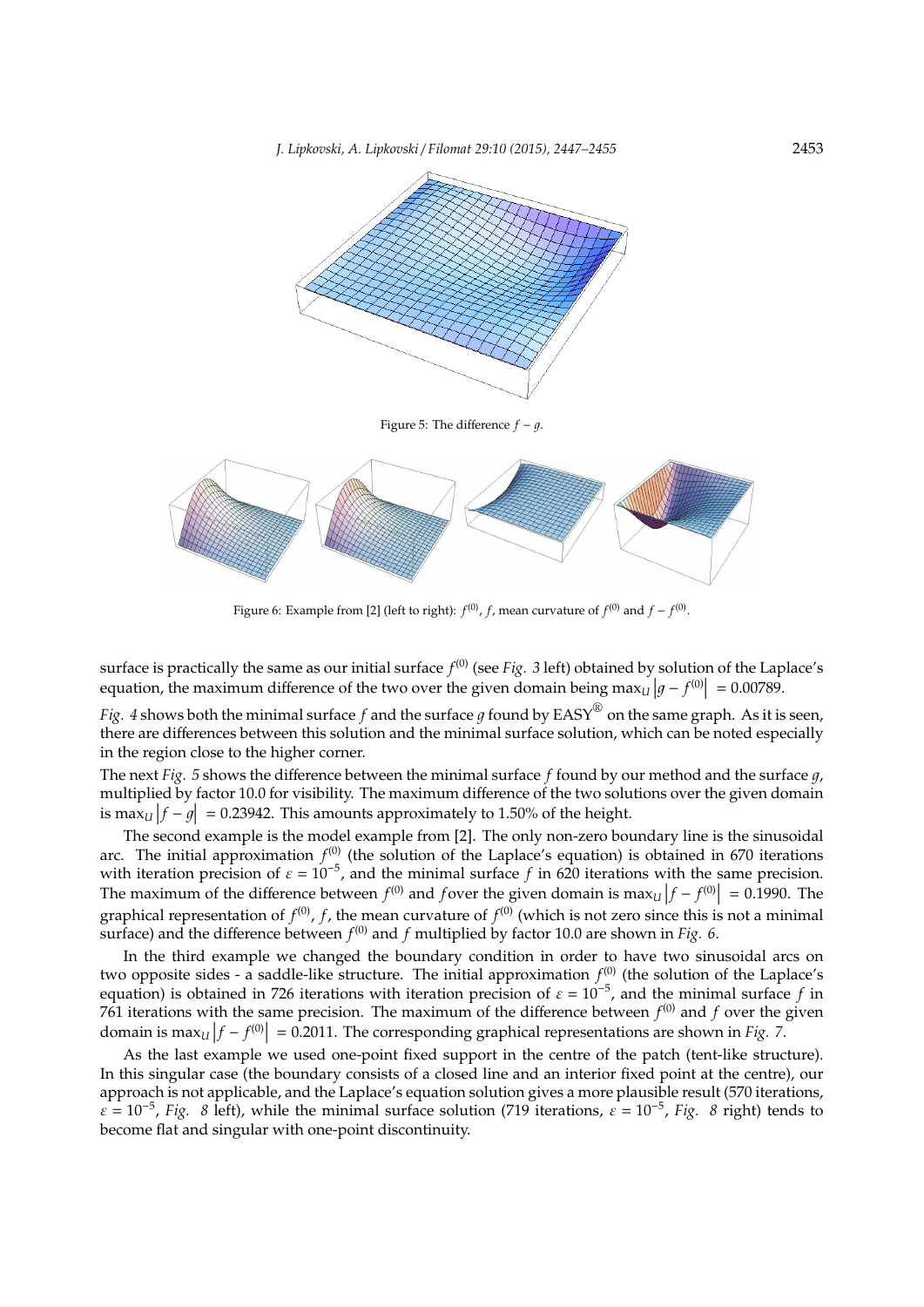

Figure 7: A saddle-like structure with sinusoidal boundaries (left to right):  $f^{(0)}$ ,  $f$ , mean curvature of  $f^{(0)}$  and  $f-f^{(0)}$ .



Figure 8: The case of singular boundary.

## **5. Conclusion**

The standard model of the soap film surface developed in architecture by Frei Otto led to a widely spread belief that the best architectural solution for tensile structures is the minimal surface. In the present paper, a simple iterative nonlinear process which can be used to obtain the exact minimal surface over a fixed given quadrilateral domain is described. The commercial software used for the same purpose as its output usually does not give the minimal surface but the surface which corresponds to the solution of the Laplace's equation. Four analyzed examples are shown: the asymmetric hyperboloidal patch, the Concus' sine arc example, the modified saddle-like structure example and the tent-like structure with singular boundary. The difference of the two approaches did not exceed 1.50% of the height. Under standard exploiting conditions, this does not consist a notable difference. Under heavy load circumstances, the difference might be considered notable. The simple finite-difference approach with rectangular elements described above does not, however, possess the flexibility of the finite-element approach (triangular elements etc.) with flexible boundary conditions, used in the commercial software. It is also not suitable in the case of singular boundary, as the last example shows.

#### **References**

- [1] R. Osserman, A Survey of Minimal Surfaces, Dover Publ, NY, 2002.
- [2] P. Concus, Numerical Solution of the Minimal Surface Equation, Math Comput 20 (1967) 340–350.
- [3] F. Otto, B. Rasch, Finding Form Towards an Architecture of the Minimal, Edition Axel Menges, 1996.
- [4] H. Berger, Light structures, structures of light: The art and engineering of tensile architecture, Birkhäuser Verlag, 1996.
- [5] K. Bach, B. Burkhardt, F. Otto, IL 18 Seifenblasen, Forming Bubbles, Krämer Stuttgart, 1988.
- [6] D. Veenendaal, Ph. Block, An Overview and Comparison of Structural Form Finding Methods for General Networks, Int J Solids Structures 49 (2012) 3741–3753.
- [7] R. Höller, FormFindung: architektonische Grundlagen für den Entwurf von mechanisch vorgespannten Membranen und Seilnetzen, Balistier Mähringen, 1999.
- [8] Z. Zellinger, Zur Formfindung, Berechnung und Konstruktion von Membrantragwerken, Verlag der Techn Univ, Graz, 2005.
- [9] D. Strobel, P. Singer P, Computational Modelling of Lightweight Structures Formfinding, Load Analysis and Cutting Pattern ¨ Generation; www.technet-gmbh.com